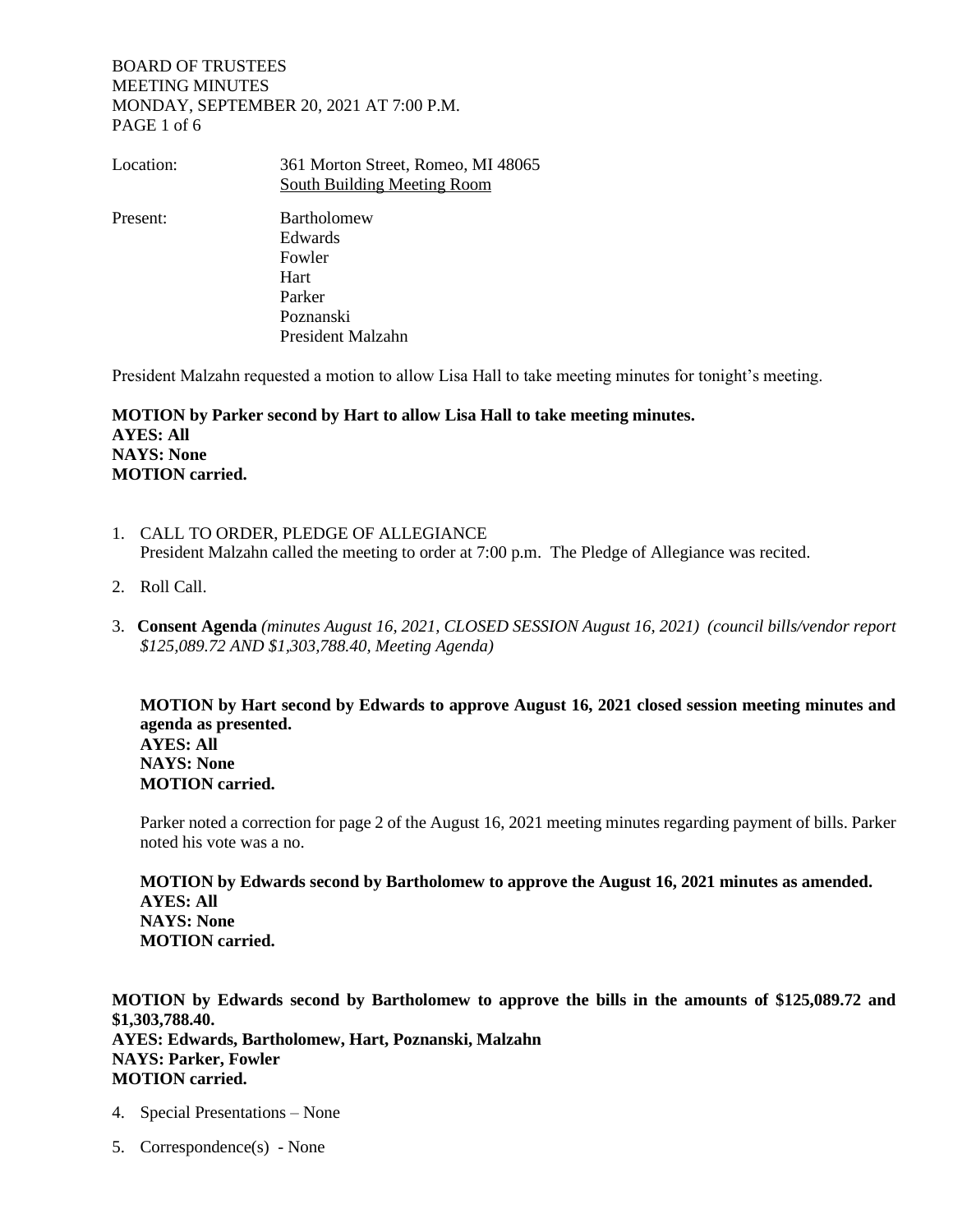# BOARD OF TRUSTEES MEETING MINUTES MONDAY, SEPTEMBER 20, 2021 AT 7:00 P.M. PAGE 2 of 6

# 6. Public Comment

Michelle Poulos, Armada Village Clerk and David Coenan, Armada Village President Pro Tem. Clerk Paulos read a letter she prepared thanking the Village of Romeo DPW, Romeo Schools and many volunteers who assisted with clean up after the tornado.

Nathan Bartholomew, 298 N. Main, commented on the parking situation in Romeo. The village of Romeo has seen many changes over the years. Remembers in the 1970's walking to town with his mother for the annual sidewalk sales, there was no place to park than and that is why we walked. The village still has a parking problem, the Northwest quadrant parking is regularly full, not leaving many open spots for patrons. I have had discussion with many business owners and residents in the Northwest quadrant and more parking is needed.

As a direct result of President Malzahn's dedication and hard work the village board recently approved the purchase of the parcel next to the post office on Church Street for the purpose of constructing a new parking lot. The new parking lot and the updating of the park will be a great addition to the village.

Bartholomew stated he has a card for President Malzahn from residents, property owners and others who are grateful for her efforts.

## 7. Officer reports

a. President Malzahn –

I want to express my sincere thanks to all of the organizers who planned, volunteered and contributed to our amazing 90<sup>th</sup> Peach Festival this past Labor Day Weekend. There was record attendance taking part in the festivities and Romeo proudly welcomed them all to our beautiful historic village. Our DPW and Village Police out did themselves in keeping us safe and clean and I can't thank them enough for the quality of their work. Well done everyone!

Thank you to the Parks and Rec Senior Center for organizing and inviting Clerk Trapp Treasurer Maddox and myself to speak at a Coffee and Conversation meeting at the senior center. Clerk Trapp and I attended along with Bruce Twp Supervisor Mike Fillbrook. In case you missed it the next scheduled opportunity is November  $8<sup>th</sup>$  – everyone is invited to attend and ask questions to the elected officials. Please join us.

Congratulations to Kathryn Trapp. She was named the Village Clerk of the Year from the Michigan Association of Municipal Clerks on September 8<sup>th</sup>, 2021, in recognition of her commitment and leadership to the citizens of Michigan as Romeo Village Clerk.

I was invited to the ribbon cutting and open house celebration of the Trilogy Independent Living Center located on 33 mile road. This newest Trilogy investment in Bruce Twp. offers its residents a world class facility in which to thrive in a family, community minded environment. What a tremendous asset to be added to this area.

Congratulations to Elizabeth Miller, who was selected as the new Romeo DDA Executive Director. I was a member of the hiring committee, alongside Jon Rose, Zach Hayes and Kelly Stephens. We unanimously recommend her to the Board at the DDA meeting on Sept 13<sup>th</sup>. I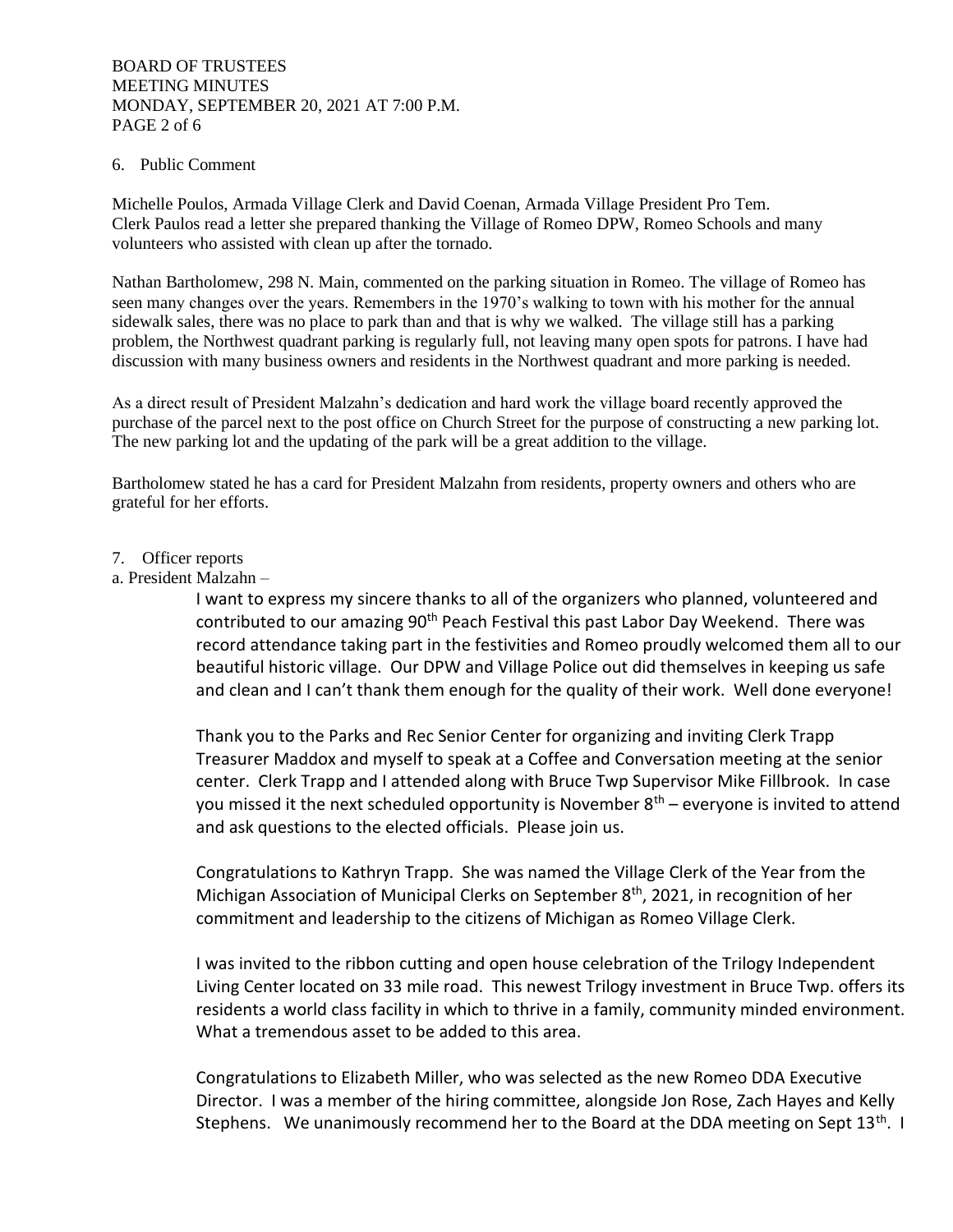look forward to working with her, collaboratively seeking solutions and expanding communications between the DDA Board and our business owners.

The Tree Board met on the  $17<sup>th</sup>$  and they are coordinating a few more tree plantings in the next few weeks. The locations are still being determined.

I am continuing to work with them to develop a care and planting policy, which will include updating our current ordinance. It is a painstaking process, but I thank them for their efforts on this very important project. We are rapidly losing trees to disease and storm damage, so developing a replacement program is very necessary.

Another friendly reminder that our 2<sup>nd</sup> 2021 Paper Shred and E-Waste recycling event, cosponsored by Bruce Twp and Romeo is scheduled for Saturday, October  $16<sup>th</sup>$  from 9:00 AM – Noon. Please mark your calendars and bring your items for this FREE event, both paper and electronics (with some limitations) will be accepted.

As always I continue to hold regular office hours to meet with our property and business owners to address their concerns. If you have a concern, compliment or complaint that you need assistance with, please call my office at 586-752-3565, ext 3

b. Clerk – no report

c. Treasurer Maddox stated all tax payments have been processed. Some are still coming in, for those payments the office is advising the payment needs to be sent to the County Treasurer with an additional 1% added. To finish settling with the county I will be working with the Bruce and Washington Township treasurers and obtaining their signatures and submitting all to the County.

In regards to the Medical Marijuana applications Caroline will be overseeing the process with Clerk Trapp.

d. Fowler - Ex-Officio Planning Commission – received communication regrading the Zion Church that will going up for sale, property is currently zoned commercial, trying to bring in front of ZBA, consulted Village attorney Clark.

Village Attorney Clark stated he does not believe the church is zoned commercial, would be zoned what is applicable to the area. Can look at the Village records for zoning, understanding the area is zoned residential and the church could continue the use.

Fowler asked if it is something to get in front of? Malzahn stated the information can be obtained from Bruce Township or from Treasurer Maddox.

e. Parker stated he would like to thank everyone involved with the Peach Festival and thank the DPW for a great job.

f. Hart agreed with Parker.

g. Edwards agreed with Parker.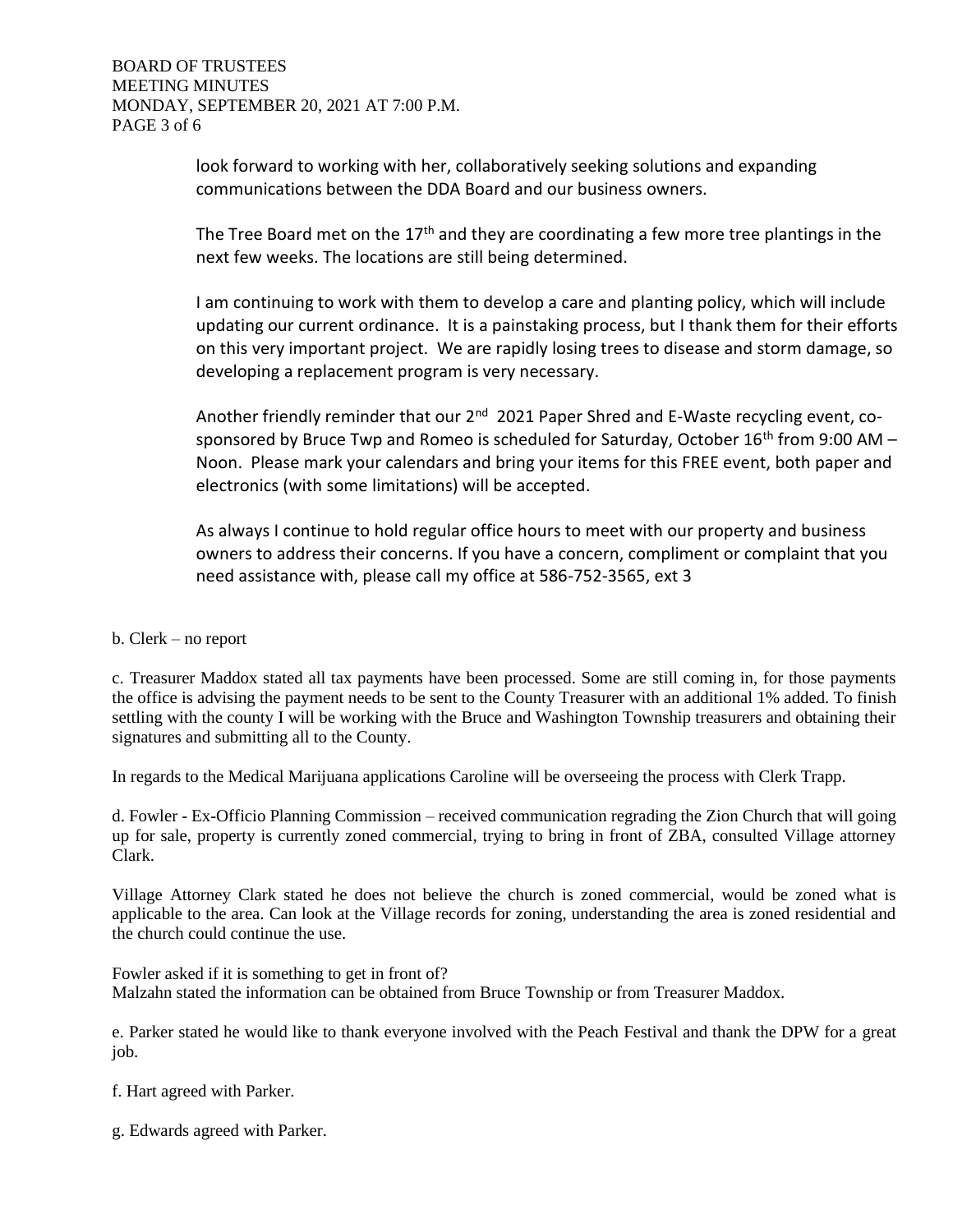# BOARD OF TRUSTEES MEETING MINUTES MONDAY, SEPTEMBER 20, 2021 AT 7:00 P.M. PAGE 4 of 6

h. Poznanski stated she attended the Ford UAW 400 Rally last week. Mark Hackel and many other officials were in attendance trying to show how important it is to keep the plant open. Many local families will be effected by the closure as well local business.

Pozananksi stated she received a FOIA from Clerk Trapp in regards to a Facebook post created earlier today. As of this time there is no comment to the post and for future dates included in the FOIA request, I will turn over my response to Clerk Trapp.

i. Bartholomew stated he is looking to meet with Jeff to start on the sidewalks on Dickenson.

## 8. Committee Reports

## a. Sidewalk Subcommittee

Malzahn stated sidewalks were marked just before Labor Day and notifications were sent out for West St Clair. Easements have been drafted for sidewalk across the street from the middle school. Three estimates will be needed for the work as it will be over \$10,000.00.

Bartholomew noted corner houses sometimes overlook that there are two sides.

Fowler asked Bartholomew if while they are on Dickenson, could they look at 315 Dickenson?

b. Rental Inspection Subcommittee

Malzahn stated no meetings have been held, was approached by a new renter in the village regarding the owner.

Parker stated Bill Parker is out of town, hopefully can meet the 2<sup>nd</sup> week of October.

c. Bruce Sewer Capacity Subcommittee

Malzahn stated a meeting was scheduled for last Thursday and attendees met at the wastewater treatment plant. Fowler asked if the village will be using their leverage?

# 9. UNFINISHED BUSINESS

#### a. TEXT MY GOV Updates

.

Malzahn stated residents should be encouraged to text "Romeo" to 91816 to opt in for emergency text alerts. Residents can also text 586-281-9281 with any questions or inquiries, the system will prompt back with responses.

b. Non-Union Employees Memo of Understanding

Malzahn stated the board needs to start the process now to get everyone enrolled in Priority Health. The DPW, Wastewater and Office have agreed to the MOU as presented.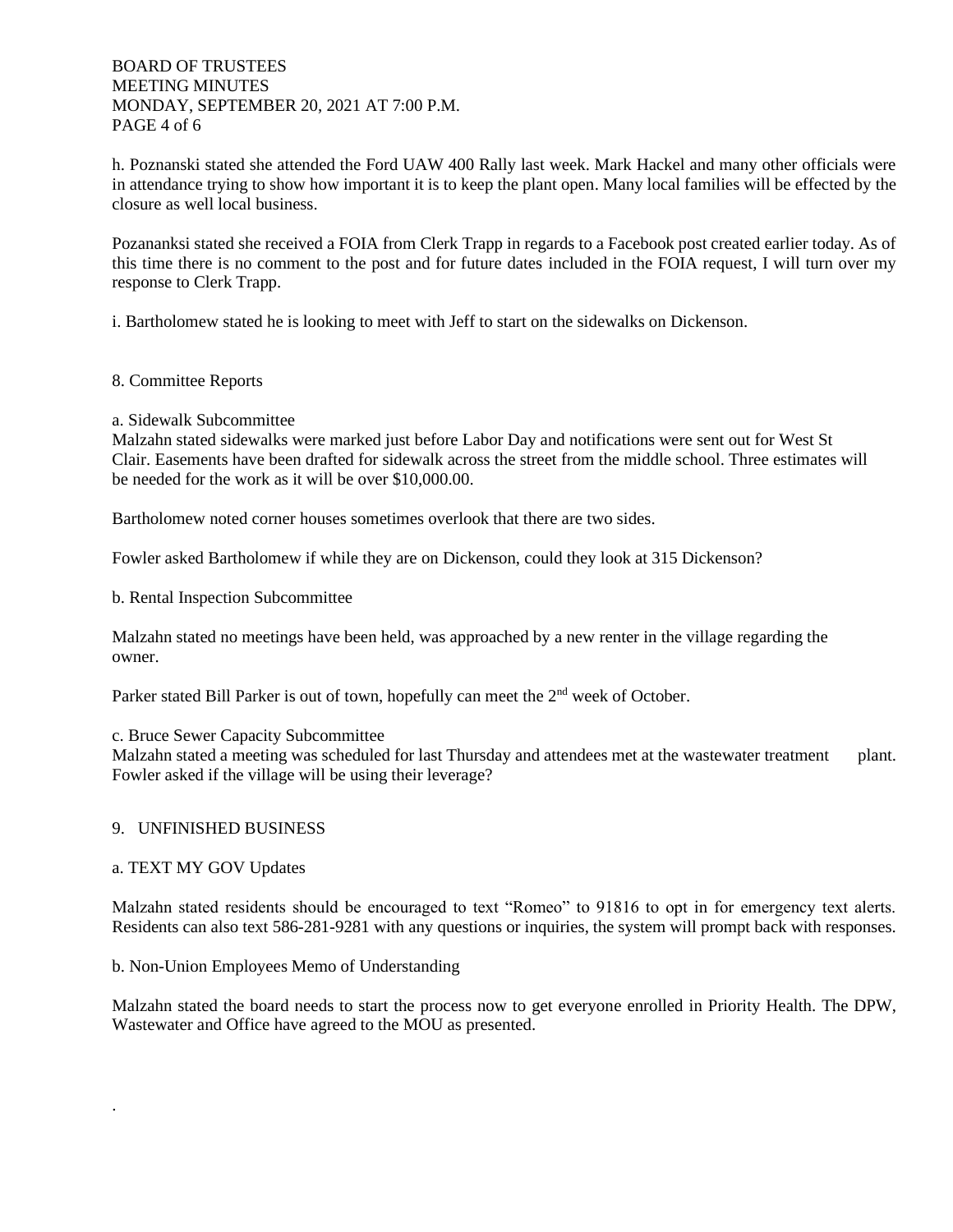BOARD OF TRUSTEES MEETING MINUTES MONDAY, SEPTEMBER 20, 2021 AT 7:00 P.M. PAGE 5 of 6

**MOTION by Poznanski second by Fowler to approve MOU as presented regarding compensation for full and part time employees, negating the elected officials and approving \$37.00 per hour for Tim Metz. AYES: Poznanski, Fowler, Parker NAYS: Bartholomew, Edwards, Hart, Malzahn MOTION failed.** 

**MOTION by Edwards second by Hart to accept MOU as presented regarding compensation for full and part time employees and elected officials, make amendment to increase Tim Metz to \$37.00 per hour and Chief Sokolnick to \$38.00 per hour. AYES: Edwards, Hart, Bartholomew, Malzahn NAYS: Poznanski, Fowler, Parker MOTION carried.**

10. NEW BUSINESS

a. Church Street Parking

**MOTION by Hart second by Poznanski to approve Proposed Parking Lot at 129 Church Street, Design Services Proposal of \$14,327.60 as presented by Hubbell, Roth and Clark. AYES: Hart, Poznanski, Edwards, Fowler, Parker, Bartholomew, Malzahn NAYS: None Motion carried.** 

11. Closed Session

**MOTION by Hart second by Poznanski to enter into CLOSED SESSION for the purpose of Union Labor Negotiations Updates [at 8:17 p.m.] AYES: All**

**NAYS: None Motion carried.**

> **MOTION by Bartholomew second by Fowler to enter into Regular Session at [8:33 p.m.]. AYES: All NAYS: None MOTION carried.**

**MOTION by Malzahn second by Fowler to approve MOU and tentative agreements with DPW and Wastewater as presented. AYES: Malzahn, Fowler, Poznanski, Bartholomew, Parker, Edwards, Hart NAYS: None MOTION carried.** 

12. ADJOURNMENT

**MOTION by Fowler second by Malzahn to adjourn the meeting at 8:38 p.m. AYES: All NAYS: None MOTION carried.**

**Respectfully Submitted Lisa Hall Recording Secretary**